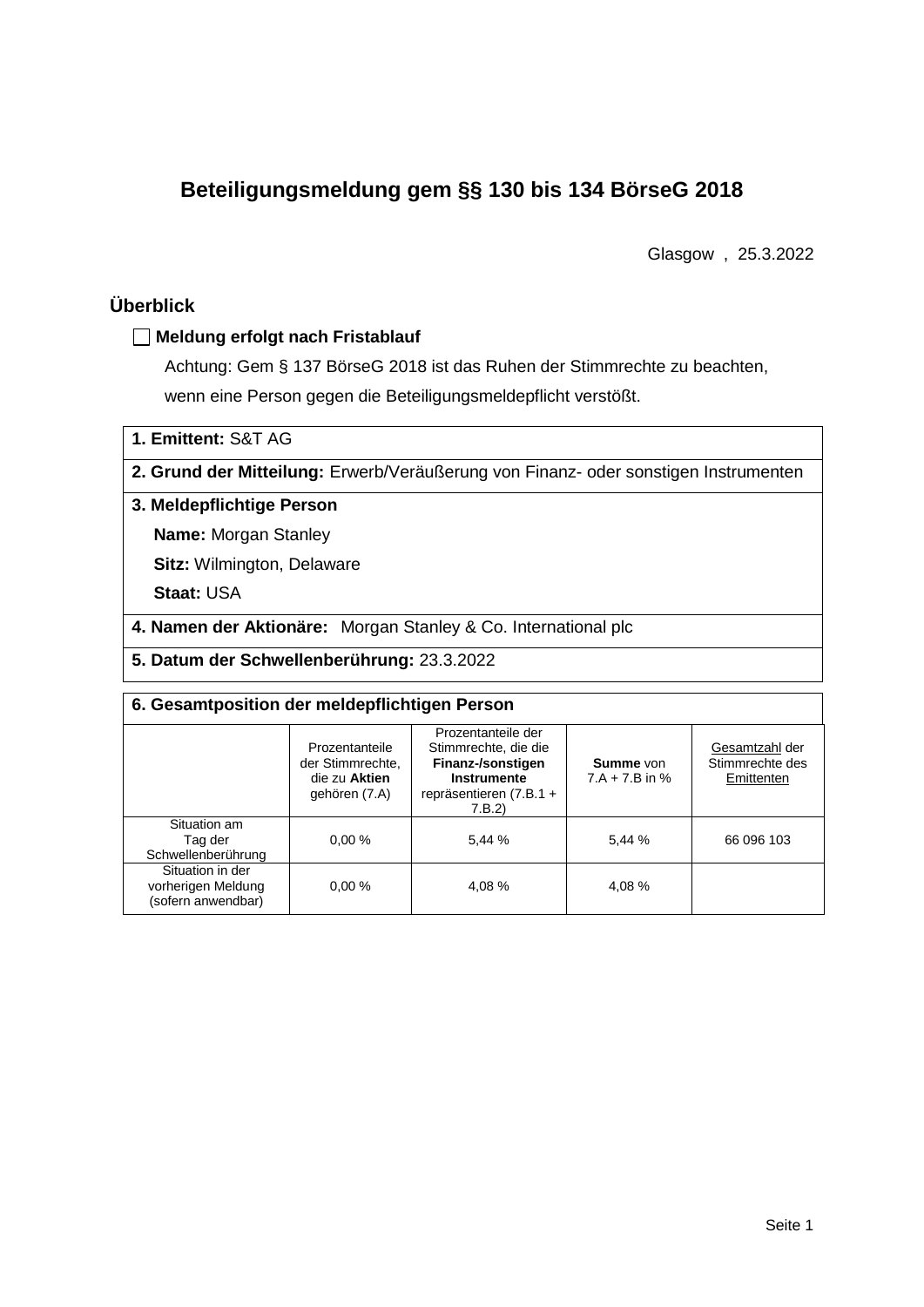# **Details**

# **7. Details über die gehaltenen Instrumente am Tag der Berührung der Schwelle:**

| A: Stimmrechte, die zu Aktien gehören |                                    |                                         |                                    |                                    |  |  |  |  |
|---------------------------------------|------------------------------------|-----------------------------------------|------------------------------------|------------------------------------|--|--|--|--|
|                                       |                                    | Anzahl der Stimmrechte                  | Prozentanteil der Stimmrechte      |                                    |  |  |  |  |
| <b>ISIN der Aktien</b>                | Direkt<br>$(S$ 130 BörseG<br>2018) | Indirekt<br>$(S$ 133 Börse $G$<br>2018) | Direkt<br>$(S$ 130 BörseG<br>2018) | Indirekt<br>(§ 133 BörseG<br>2018) |  |  |  |  |
| AT0000A0E9W5                          |                                    | 1 1 7 0                                 |                                    | 0.00%                              |  |  |  |  |
| Subsumme A                            | 0.00%<br>1 1 7 0                   |                                         |                                    |                                    |  |  |  |  |

| B 1: Finanzinstrumente / sonstige Instrumente gem § 131 Abs 1 Z 1 BörseG 2018                                 |              |                     |                                                         |                                  |  |
|---------------------------------------------------------------------------------------------------------------|--------------|---------------------|---------------------------------------------------------|----------------------------------|--|
| Art des Instruments                                                                                           | Verfalldatum | Ausübungsfrist      | Anzahl der Stimmrechte<br>die erworben werden<br>können | Prozentanteil der<br>Stimmrechte |  |
| Right of recall over<br>4.25 %<br>at any time<br>at any time<br>2 810 650<br>securities lending<br>agreements |              |                     |                                                         |                                  |  |
|                                                                                                               |              | <b>Subsumme B.1</b> | 2 810 650                                               | 4.25 %                           |  |

| B 2: Finanzinstrumente / sonstige Instrumente gem § 131 Abs 1 Z 2 BörseG 2018 |                                     |                |                                           |                           |                                     |  |
|-------------------------------------------------------------------------------|-------------------------------------|----------------|-------------------------------------------|---------------------------|-------------------------------------|--|
| Art des<br>Instruments                                                        | Verfalldatum                        | Ausübungsfrist | Physisches oder<br><b>Cash Settlement</b> | Anzahl der<br>Stimmrechte | Prozentanteil<br>der<br>Stimmrechte |  |
| <b>Equity Swap</b>                                                            | From<br>08.12.2022 to<br>28.03.2024 | at any time    | Cash                                      | 782 397                   | 1,18%                               |  |
|                                                                               |                                     |                | Subsumme B.2                              | 782 397                   | 1.18%                               |  |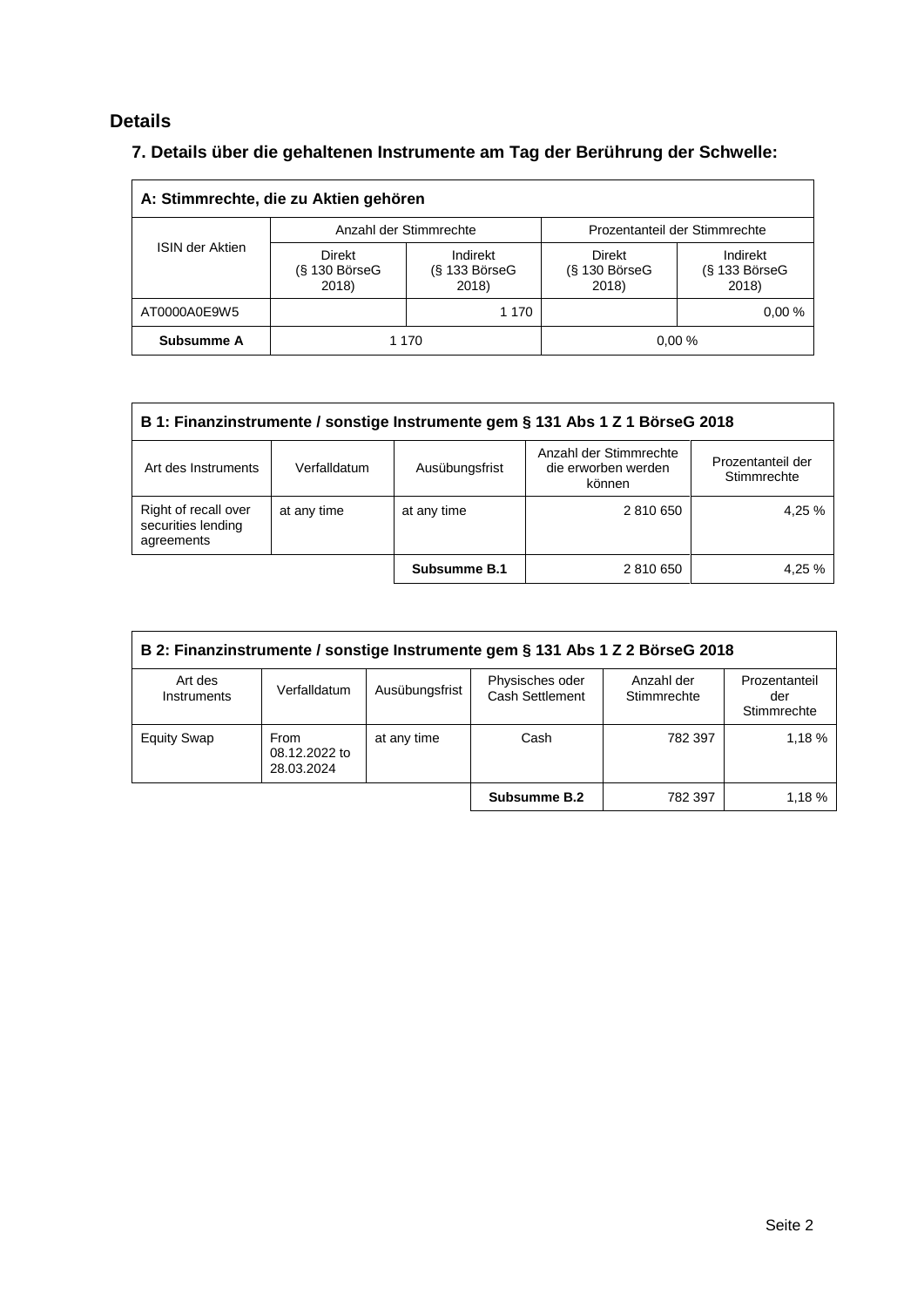### **8. Information in Bezug auf die meldepflichtige Person:**

Die meldepflichtige Person (Punkt 3) wird nicht von einer natürlichen/juristischen Person kontrolliert und kontrolliert auch keine andere Person, die direkt oder indirekt Instrumente am Emittenten hält.

 $\boxtimes$  Volle Kette der kontrollierten Unternehmen, über die die Stimmrechte und/oder Finanz-/sonstigen Instrumente gehalten werden, beginnend mit der obersten kontrollierenden natürlichen oder juristischen Person:

| Ziffer         | <b>Name</b>                                            | Direkt kontrolliert<br>durch Ziffer | Direkt gehaltene<br>Stimmrechte in<br>Aktien (%) | Direkt gehaltene<br>Finanz-<br>/sonstige<br>Instrumente (%) | <b>Total von beiden</b><br>$(\%)$ |
|----------------|--------------------------------------------------------|-------------------------------------|--------------------------------------------------|-------------------------------------------------------------|-----------------------------------|
| 1              | Morgan Stanley                                         |                                     |                                                  |                                                             |                                   |
| $\overline{c}$ | Morgan Stanley<br>Capital<br>Management,<br><b>LLC</b> |                                     |                                                  |                                                             |                                   |
| 3              | Morgan Stanley<br>Domestic<br>Holdings, Inc.           | $\overline{2}$                      |                                                  |                                                             |                                   |
| $\overline{4}$ | Morgan Stanley<br>& Co. LLC                            | 3                                   | 0,00%                                            | 1,96 %                                                      | 1,96 %                            |
| 5              | Morgan Stanley<br>International<br>Holdings Inc.       | 1                                   |                                                  |                                                             |                                   |
| 6              | Morgan Stanley<br>International<br>Limited             | 5                                   |                                                  |                                                             |                                   |
| $\overline{7}$ | Morgan Stanley<br>Investments<br>(UK)                  | 6                                   |                                                  |                                                             |                                   |
| 8              | Morgan Stanley<br>& Co.<br>International plc           | 7                                   | 0,00%                                            | 3,48 %                                                      | 3,48 %                            |
|                |                                                        |                                     |                                                  |                                                             |                                   |

## **9. Im Falle von Stimmrechtsvollmacht**

Datum der Hauptversammlung: -

Stimmrechtsanteil nach der Hauptversammlung: - entspricht - Stimmrechten

#### **10. Sonstige Kommentare:**

Glasgow am 25.3.2022

<sup>-</sup>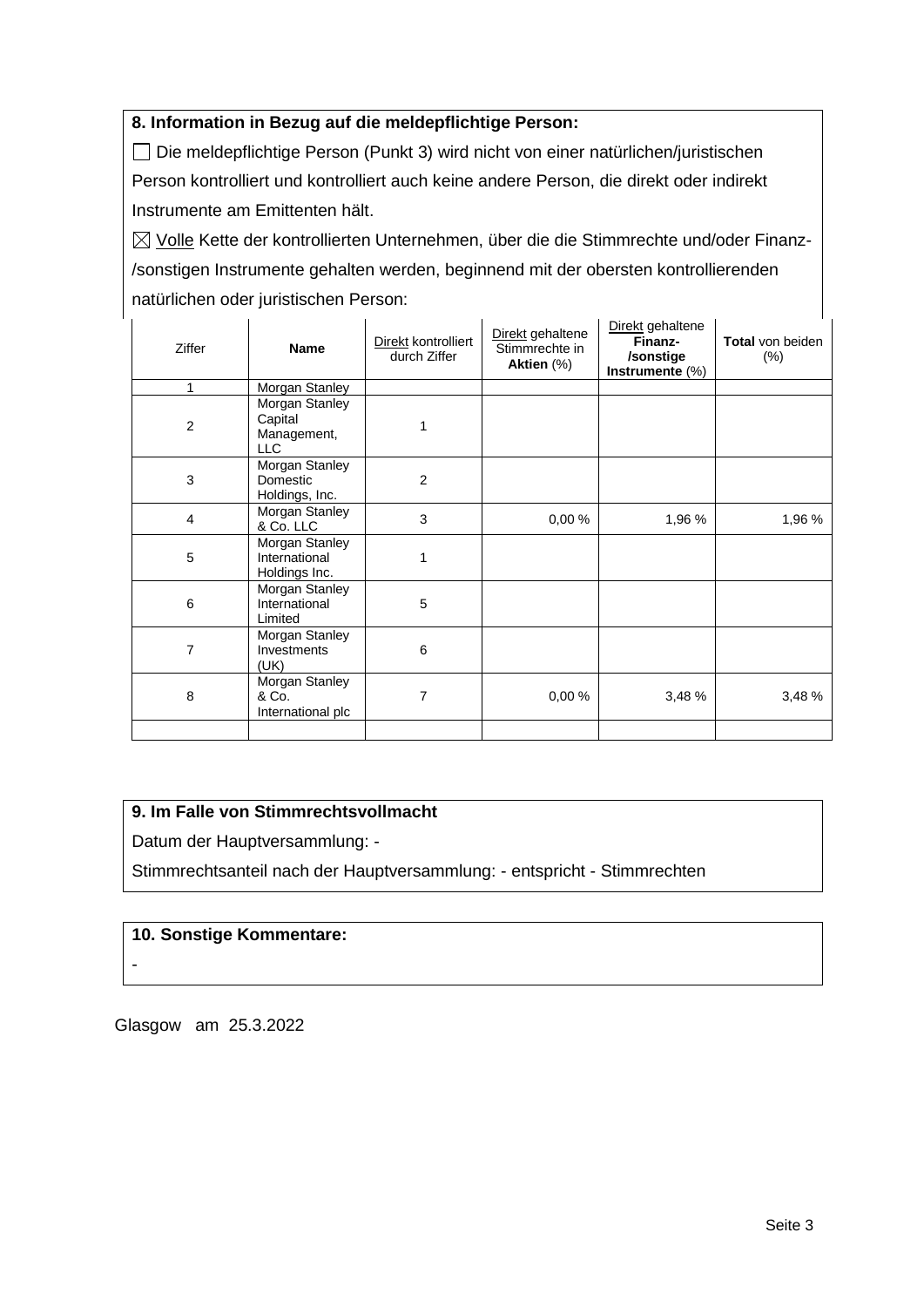# **Major holdings notification pursuant to Sec. 130 to 134 BörseG 2018**

Glasgow , 25.3.2022

#### **Overview**

#### **Notification made after deadline**

Caution: In case of violations of major holdings notification rules, please pay attention to Section 137 BörseG 2018 (Suspension of voting rights)

- **1. Issuer:** S&T AG
- **2. Reason for the notification:** Acquisition or disposal of financial/other instruments

#### **3. Person subject to notification obligation**

**Name:** Morgan Stanley

**City:** Wilmington, Delaware

**Country:** USA

**4. Name of shareholder(s):** Morgan Stanley & Co. International plc

**5. Date on which the threshold was crossed or reached:** 23.3.2022

### **6. Total positions**

|                                                                                | % of voting rights<br>attached to<br>shares $(7.A)$ | % of voting rights<br>through<br>financial/other<br>instruments $(7.B.1 +$<br>7.B.2 | <b>Total</b> of both in %<br>$(7.A + 7.B)$ | Total number of<br>voting rights of<br>issuer |
|--------------------------------------------------------------------------------|-----------------------------------------------------|-------------------------------------------------------------------------------------|--------------------------------------------|-----------------------------------------------|
| Resulting situation on the<br>date on which threshold<br>was crossed / reached | 0.00%                                               | 5.44 %                                                                              | 5.44 %                                     | 66 096 103                                    |
| Position of previous<br>notification (if applicable)                           | 0.00%                                               | 4.08 %                                                                              | 4.08 %                                     |                                               |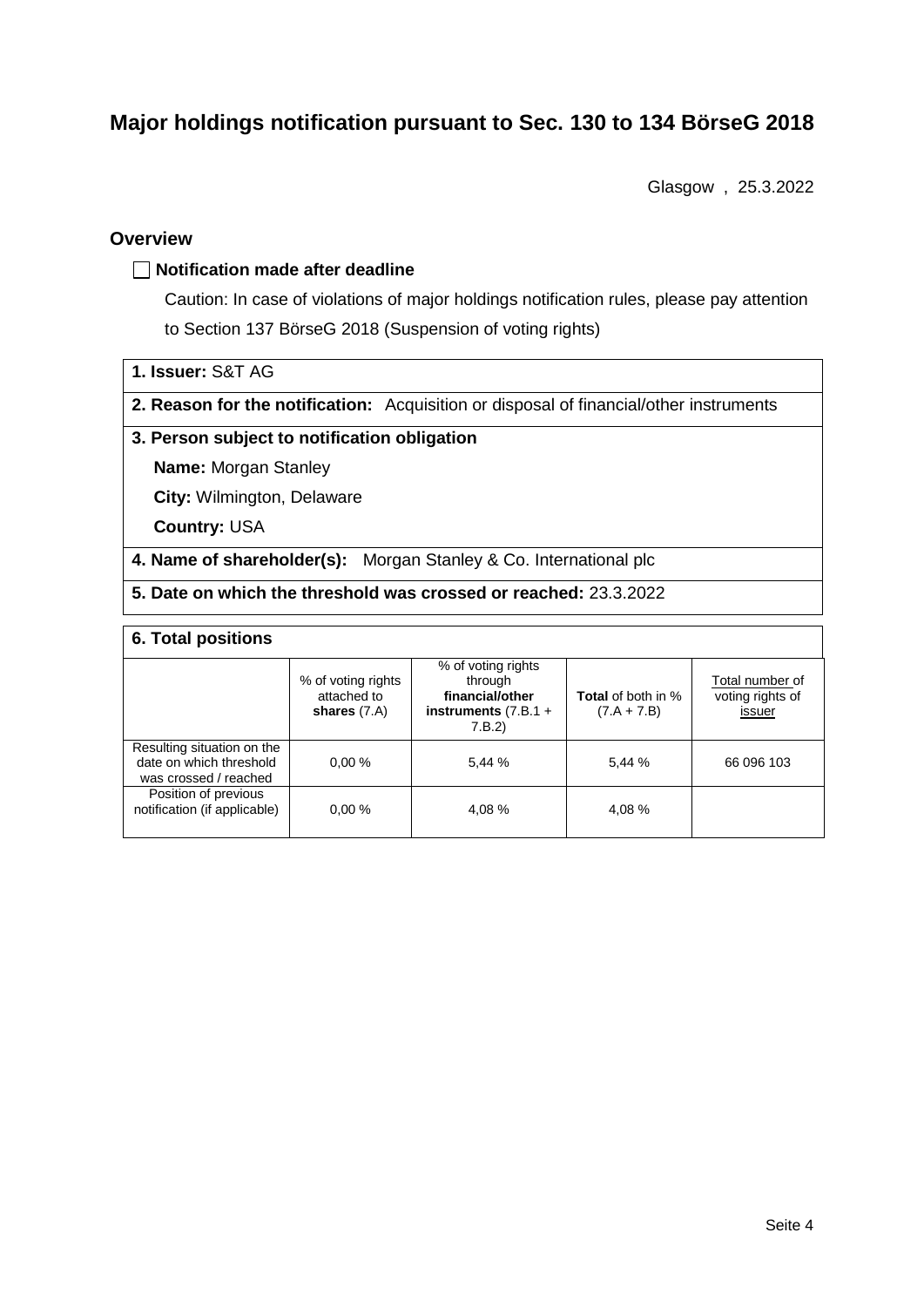# **Details**

## **7. Notified details of the resulting situation:**

| A: Voting rights attached to shares |                                           |                                      |                                           |                                      |  |  |  |  |
|-------------------------------------|-------------------------------------------|--------------------------------------|-------------------------------------------|--------------------------------------|--|--|--|--|
|                                     | Number of voting rights                   |                                      | % of voting rights                        |                                      |  |  |  |  |
| <b>ISIN Code</b>                    | <b>Direct</b><br>(Sec 130 BörseG<br>2018) | Indirect<br>(Sec 133 BörseG<br>2018) | <b>Direct</b><br>(Sec 130 BörseG<br>2018) | Indirect<br>(Sec 133 BörseG<br>2018) |  |  |  |  |
| AT0000A0E9W5                        |                                           | 1 1 7 0                              |                                           | 0.00%                                |  |  |  |  |
| <b>SUBTOTAL A</b>                   |                                           | 1 1 7 0                              |                                           | 0.00%                                |  |  |  |  |

| B 1: Financial / Other Instruments pursuant to Sec. 131 para. 1 No. 1 BörseG 2018 |                        |                     |                                                                                      |                    |  |  |
|-----------------------------------------------------------------------------------|------------------------|---------------------|--------------------------------------------------------------------------------------|--------------------|--|--|
| Type of instrument                                                                | <b>Expiration Date</b> | Exercise Period     | Number of voting<br>rights that may be<br>acquired if the<br>instrument is exercised | % of voting rights |  |  |
| Right of recall over<br>securities lending<br>agreements                          | at any time            | at any time         | 2 810 650                                                                            | 4,25 %             |  |  |
|                                                                                   |                        | <b>SUBTOTAL B.1</b> | 2 810 650                                                                            | 4,25 %             |  |  |

| B 2: Financial / Other Instruments pursuant to Sec. 131 para. 1 No. 2 BörseG 2018 |                                     |                    |                                      |                            |                       |  |  |
|-----------------------------------------------------------------------------------|-------------------------------------|--------------------|--------------------------------------|----------------------------|-----------------------|--|--|
| Type of instrument                                                                | Expiration<br>Date                  | Exercise<br>Period | Physical /<br><b>Cash Settlement</b> | Number of<br>voting rights | % of voting<br>rights |  |  |
| <b>Equity Swap</b>                                                                | From<br>08.12.2022 to<br>28.03.2024 | at any time        | Cash                                 | 782 397                    | 1.18%                 |  |  |
|                                                                                   |                                     |                    | <b>SUBTOTAL B.2</b>                  | 782 397                    | 1.18%                 |  |  |